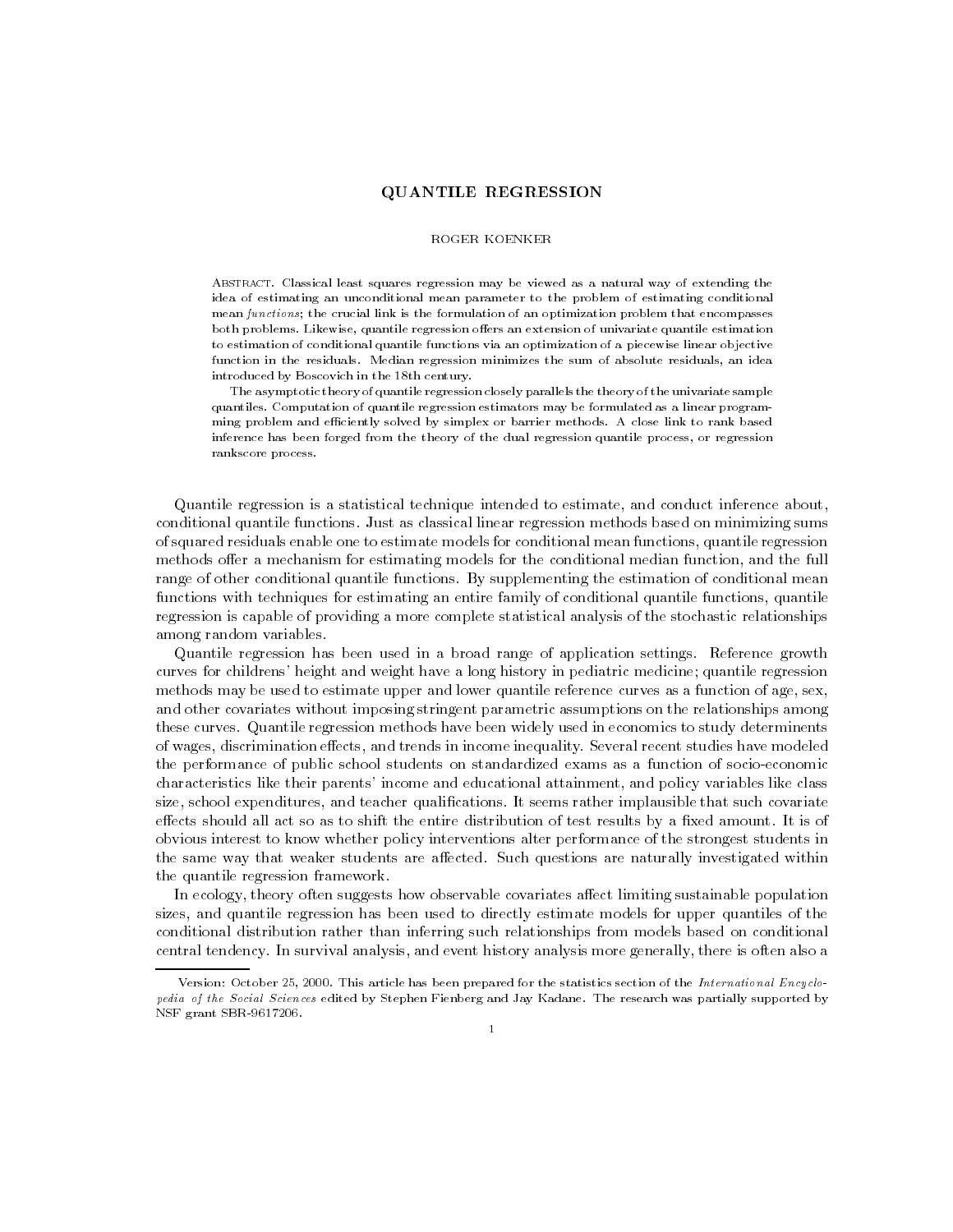#### 2 ROGER KOENKER

desire to focus attention on particular segments of the conditional distribution, for example survival prospects of the oldest-old, without the imposition of global distributional assumptions.

## 1. Quantiles, Ranks and Optimization

We say that a student scores at the  $\tau$ th quantile of a standardized exam if he performs better than the proportion  $\tau$ , and worse than the proportion  $(1 - \tau)$ , of the reference group of students. Thus, half of the students perform better than the median student, and half perform worse. Similarly, the quartiles divide the population into four segments with equal proportions of the population in each segment. The quintiles divide the population into 5 equal segments; the deciles into 10 equal parts. The quantile, or percentile, refers to the general case.

More formally, any real valued random variable,  $Y$ , may be characterized by its distribution function,

$$
F(y) = \text{Prob}(Y \le y)
$$

while for any  $0 < \tau < 1$ ,

$$
Q(\tau) = \inf\{y : F(y) \ge \tau\}
$$

is called the  $\tau$ th quantile of X. The median,  $Q(1/2)$ , plays the central role. Like the distribution function, the quantile function provides a complete characterization of the random variable, Y.

The quantiles may be formulated as the solution to a simple optimization problem. For any  $0 < \tau < 1$ , define the piecewise linear "check function",  $\rho_{\tau}(u) = u(\tau - I(u < 0))$  illustrated in Figure 1.



FIGURE 1. Quantile Regression  $\rho$  Function

Minimizing the expectation of  $p_{\tau}$  ( $T = \zeta$ ) with respect to  $\zeta$  yields solutions,  $\zeta(T)$ , the smallest of which is  $Q(\tau)$  defined above.

The sample analogue of  $Q(\tau)$ , based on a random sample,  $\{y_1, ..., y_n\}$ , of Y's, is called the  $\tau$ th sample quantile, and may be found by solving,

$$
\min_{\xi \in \mathbf{R}} \sum_{i=1}^n \rho_\tau(y_i - \xi),
$$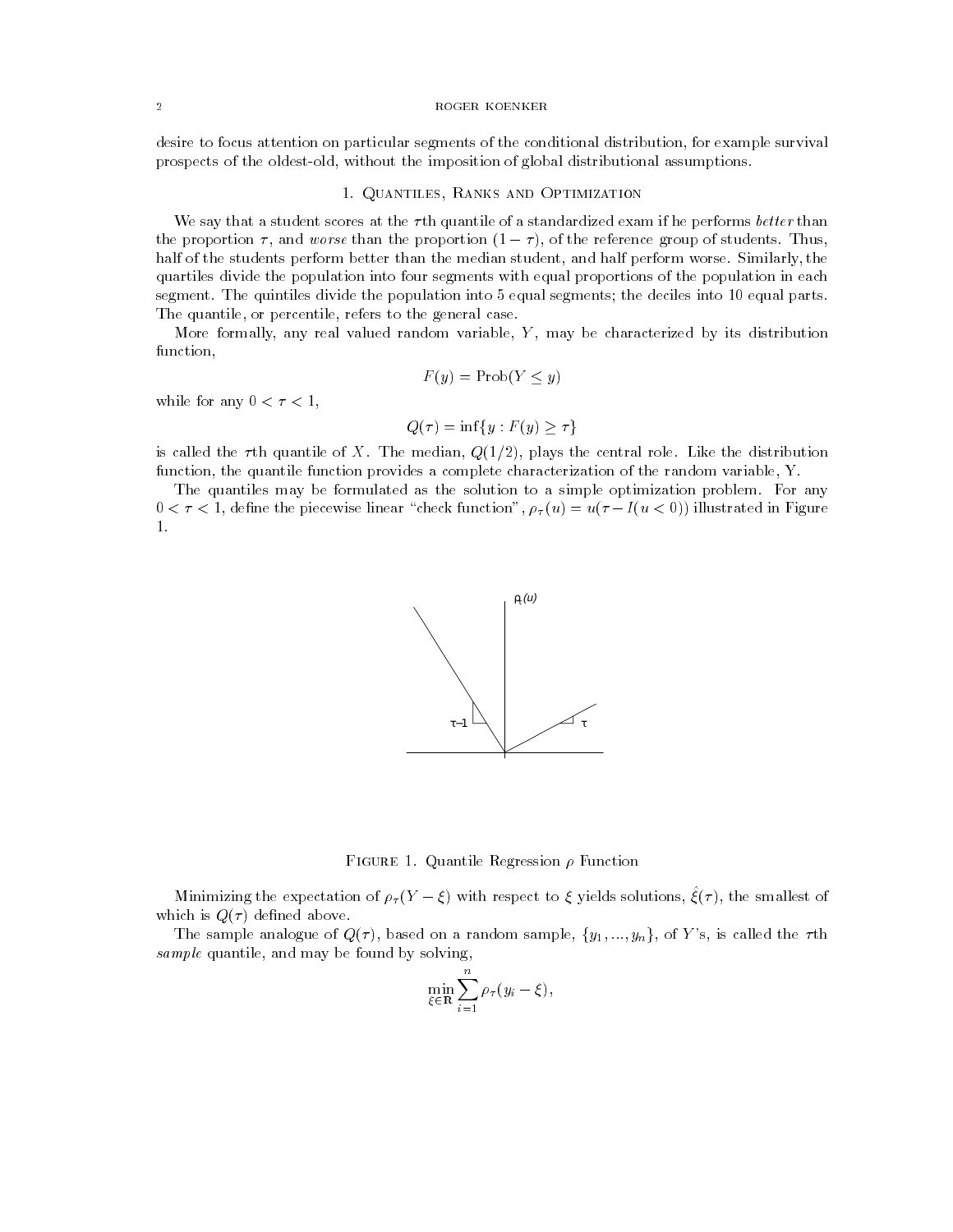While it is more common to define the sample quantiles in terms of the order statistics,  $y_{(1)} \n\t\leq$  $y_{(2)} \leq ... \leq y_{(n)}$ , constituting a sorted rearrangement of the original sample, their formulation as a minimization problem has the advantage that it yields a natural generalization of the quantiles to the regression context.

Just as the idea of estimating the unconditional mean, viewed as the minimizer,

$$
\hat{\mu} = \operatorname{argmin}_{\mu \in \mathbb{R}} \sum (y_i - \mu)^2
$$

can be extended to estimation of the linear conditional mean function  $E(Y|X=x) = x'\beta$  by solving,

$$
\hat{\beta} = \mathrm{argmin}_{\beta \in \mathbb{R}^p} \sum (y_i - x_i' \beta)^2,
$$

the linear conditional quantile function,  $Q_Y(\tau | X = x) = x'_i \beta(\tau)$ , can be estimated by solving,

$$
\hat{\beta}(\tau) = \operatorname{argmin}_{\beta \in \mathbb{R}^p} \sum \rho_{\tau}(y_i - x'\beta).
$$

The median case,  $\tau = 1/2$ , which is equivalent to minimizing the sum of absolute values of the residuals has a long history. In the mid-18th century Boscovich proposed estimating a bivariate linear model for the ellipticity of the earth by minimizing the sum of absolute values of residuals subject to the condition that the mean residual took the value zero. Subsequent work by Laplace characterized Boscovich's estimate of the slope parameter as a weighted median and derived its asymptotic distribution.  $F.Y.$  Edgeworth seems to have been the first to suggest a general formulation of median regression involving a multivariate vector of explanatory variables, a technique he called the "plural median". The extension to quantiles other than the median was introduced in Koenker and Bassett (1978).

# 2. An Example

To illustrate the approach we may consider an analysis of a simple first order autoregressive model for maximum daily temperature in Melbourne, Australia. The data are taken from Hyndman, Bashtannyk, and Grunwald (1996). In Figure 2 we provide a scatter plot of 10 years of daily temperature data: today's maximum daily temperature is plotted against yesterday's maximum. Our first observation from the plot is that there is a strong tendency for data to cluster along the (dashed) 45 degree line implying that with high probability today's maximum is near yesterday's maximum. But closer examination of the plot reveals that this impression is based primarily on the left side of the plot where the central tendency of the scatter follows the 45 degree line very closely. On the right side, however, corresponding to summer conditions, the pattern is more complicated. There, it appears that *either* there is another hot day, falling again along the 45 degree line, or there is a dramatic cooling off. But a mild cooling off appears to be more rare. In the language of conditional densities, if today is hot, tomorrow's temperature appears to be bimodal with one mode roughly centered at today's maximum, and the other mode centered at about 20 .

Several estimated quantile regression curves have been superimposed on the scatterplot. Each curve is specified as a linear B-spline. Under winter conditions these curves are bunched around the 45 degree line, however in the summer it appears that the upper quantile curves are bunched around the 45 degree line and around 20°. In the intermediate temperatures the spacing of the  $\,$ quantile curves is somewhat greater indicating lower probability of this temperature range. This impression is strengthened by considering a sequence of density plots based on the quantile regression estimates. Given a family of reasonably densely spaced estimated conditional quantile functions, it is straightforward to estimate the conditional density of the response at various values of the conditioning covariate. In Figure 3 we illustrate this approach with several of density estimates based on the Melbourne data. Conditioning on a low previous day temperature we see a nice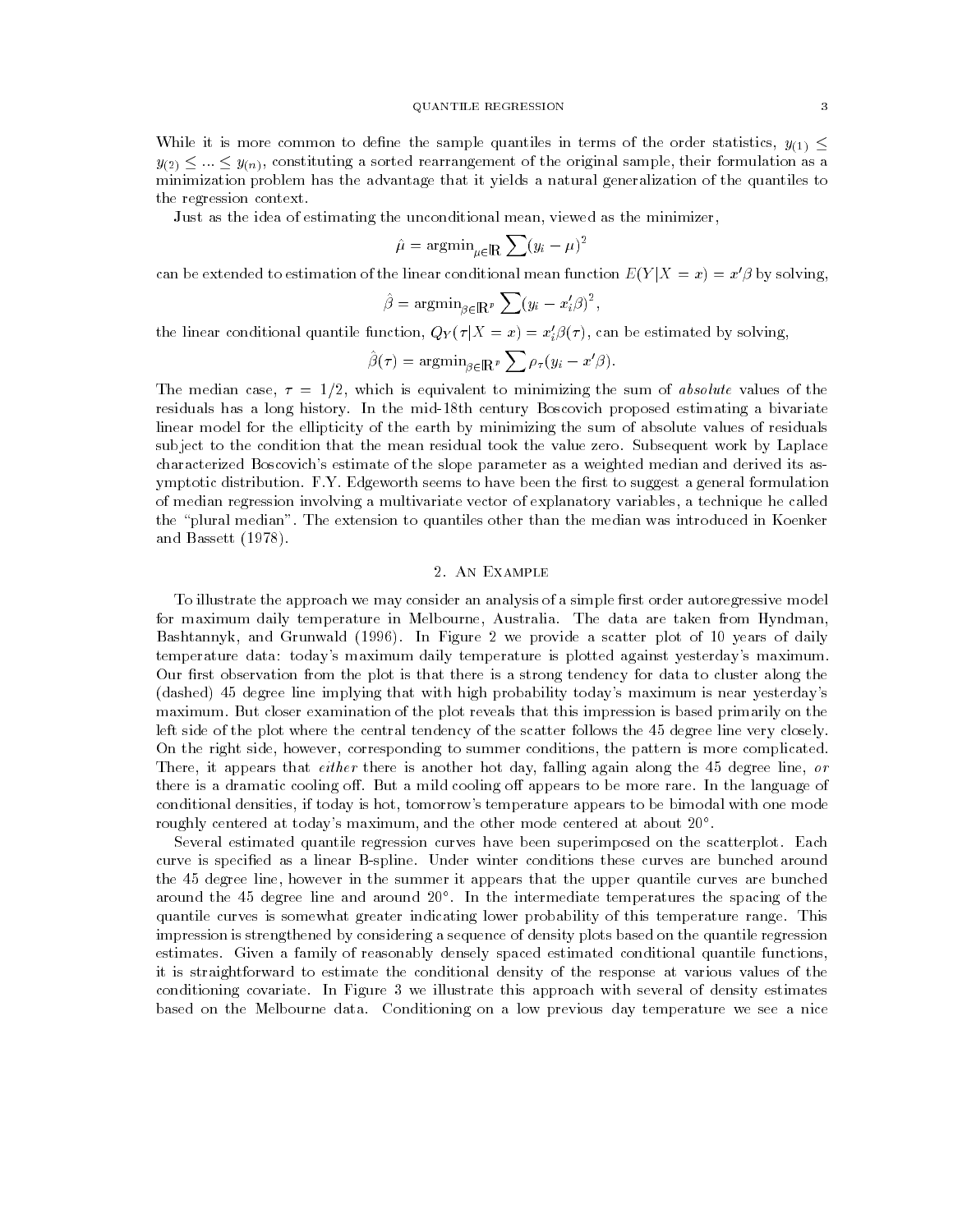

FIGURE 2. Melbourne Maximum Daily Temperature: The plot illustrates 10 years of daily maximum temperature data (in degrees centigrade) for Melbourne, Australia as an  $AR(1)$  scatterplot. The data is scattered around the (dashed)  $45$ degree line suggesting that today is roughly similar to yesterday. Superimposed on the scatterplot are estimated conditional quantile functions for the quantiles  $\tau \in \{.05, .10, ..., .95\}$ . Note that when yesterday's temperature is high the spacing between adjacent quantile curves is narrower around the 45 degree line and at about 20 degrees Centigrade than it is in the intermediate region. This suggests bimodality of the conditional density in the summer.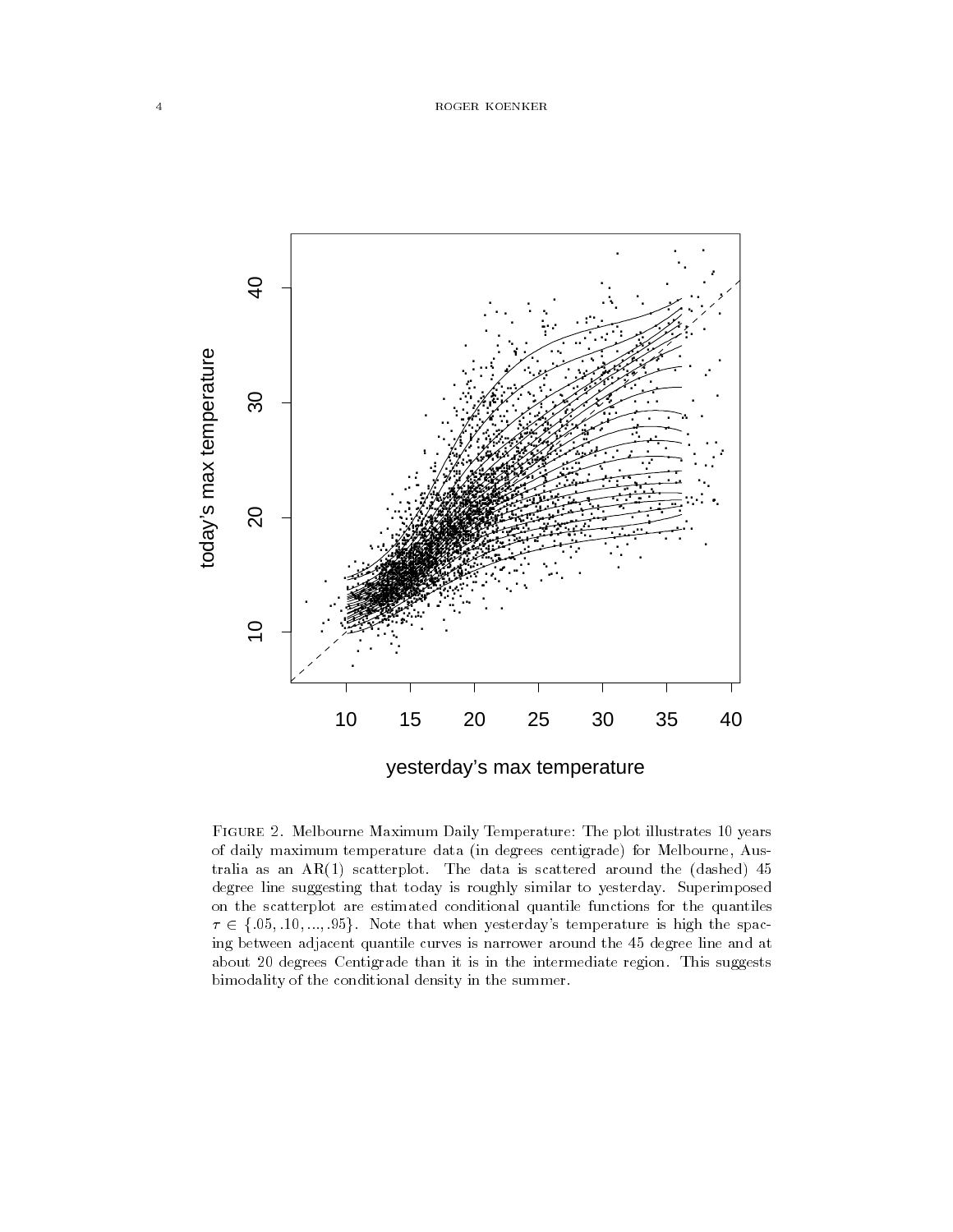

Figure 3. Conditional density estimates of today's maximum temperature for several values of yesterday's maximum temperature based on the Melbourne data: These density estimates are based on a kernel smoothing of the conditional quantile estimates as illustrated in the previous figure using 99 distinct quantiles. Note that temperature is bimodal when yesterday was hot.

unimodal conditional density for the following day's maximum temperature, but as the previous day's temperature increases we see a tendency for the lower tail to lengthen and eventually we see a clearly bimodal density. In this example, the classical regression assumption that the covariates affect only the location of the response distribution, but not its scale or shape, is violated.

### 3. Interpretation of Quantile Regression

Least squares estimation of mean regression models asks the question, "How does the conditional mean of Y depend on the covariates  $X$ ?" Quantile regression asks this question at each quantile of the conditional distribution enabling one to obtain a more complete description of how the conditional distribution of Y given  $X = x$  depends on x. Rather than assuming that covariates shift only the location or scale of the conditional distribution, quantile regression methods enable one to explore potential effects on the shape of the distribution as well. Thus, for example, the effect of a jobtraining program on the length of participants' current unemployment spell might be to lengthen the shortest spells while dramatically reducing the probability of very long spells. The mean treatment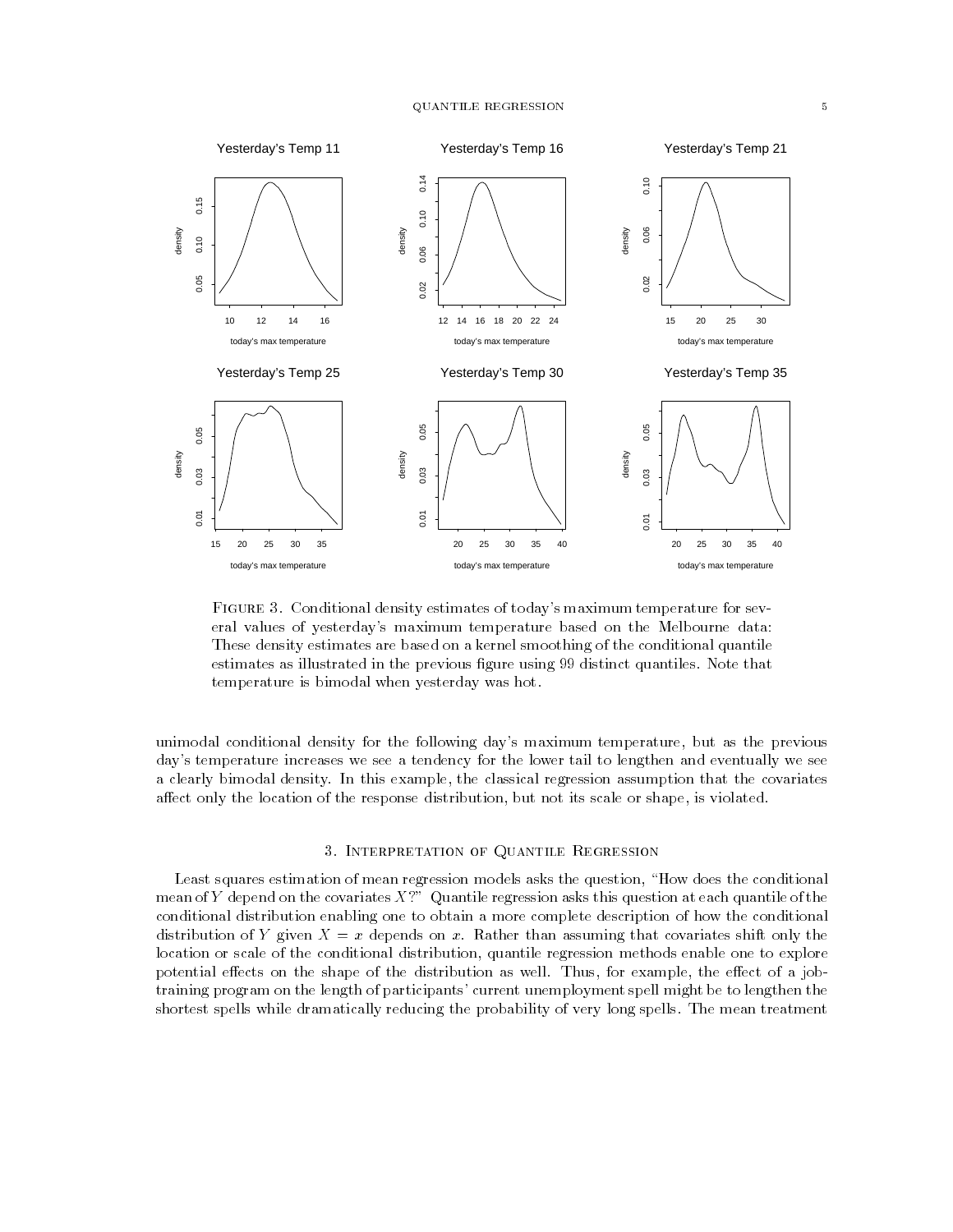effect in such circumstances might be small, but the treatment effect on the shape of the distribution of unemployment durations could, nevertheless, be quite significant.

3.1. Quantile Treatment Effects. The simplest formulation of quantile regression is the twosample treatment-control model. In place of the classical Fisherian experimental design model in which the treatment induces a simple location shift of the response distribution, Lehmann (1974) proposed the following general model of treatment response:

"Suppose the treatment adds the amount  $\Delta(x)$  when the response of the untreated subject would be x. Then the distribution  $G$  of the treatment responses is that of the random variable  $X + \Delta(X)$  where X is distributed according to F."

Special cases obviously include the location shift model,  $\Delta(X)=\Delta_0$ , and the scale shift model,  $\Delta(X)=\Delta_0X$ , but the general case is natural within the quantile regression paradigm.

Doksum (1974) shows that if  $\Delta(x)$  is defined as the "horizontal distance" between F and G at x, so

$$
F(x) = G(x + \Delta(x))
$$

then  $\Delta(x)$  is uniquely defined and can be expressed as

$$
\Delta(x) = G^{-1}(F(x)) - x.
$$

Changing variables so  $\tau = F(x)$  one may define the quantile treatment effect,

$$
\delta(\tau) = \Delta(F^{-1}(\tau)) = G^{-1}(\tau) - F^{-1}(\tau).
$$

In the two sample setting this quantity is naturally estimable by

$$
\hat{\delta}(\tau) = \hat{G}_n^{-1}(\tau) - \hat{F}_m^{-1}(\tau)
$$

where  $G_n$  and  $F_m$  denote the empirical distribution functions of the treatment and control observations, based on  $n$  and  $m$  observations respectively.

Formulating the quantile regression model for the binary treatment problem as,

$$
Q_{Y_i}(\tau|D_i) = \alpha(\tau) + \delta(\tau)D_i
$$

where  $D_i$  denotes the treatment indicator, with  $D_i = 1$  indicating treatment,  $D_i = 0$ , control, then the quantile treatment effect can be estimated by solving,

$$
(\hat{\alpha}(\tau), \hat{\delta}(\tau))' = \operatorname{argmin} \sum_{i=1}^{n} \rho_{\tau}(y_i - \alpha - \delta D_i).
$$

The solution  $(\alpha(\tau), o(\tau))$  yields  $\alpha(\tau) = r_n$   $(\tau)$ , corresponding to the control sample, and

$$
\hat{\delta}(\tau) = \hat{G}_n^{-1}(\tau) - \hat{F}_n^{-1}(\tau).
$$

Doksum suggests that one may interpret control subjects in terms of a latent characteristic: for example in survival analysis applications, a control subject may be called frail if he is prone to die at an early age, and robust if he is prone to die at an advanced age. This latent characteristic is thus implicitly indexed by  $\tau$ , the quantile of the survival distribution at which the subject would appear if untreated, i.e.,  $(Y_i|D_i = 0) = \alpha(\tau)$ . And the treatment, under the Lehmann model, is assumed to alter the subjects control response,  $\alpha(\tau)$ , making it  $\alpha(\tau) + \delta(\tau)$  under the treatment. If the latent characteristic, say, the propensity for longevity, were observable ex ante, then one could view the treatment effect  $\delta(\tau)$  as an explicit interaction with this observable variable. In the absence of such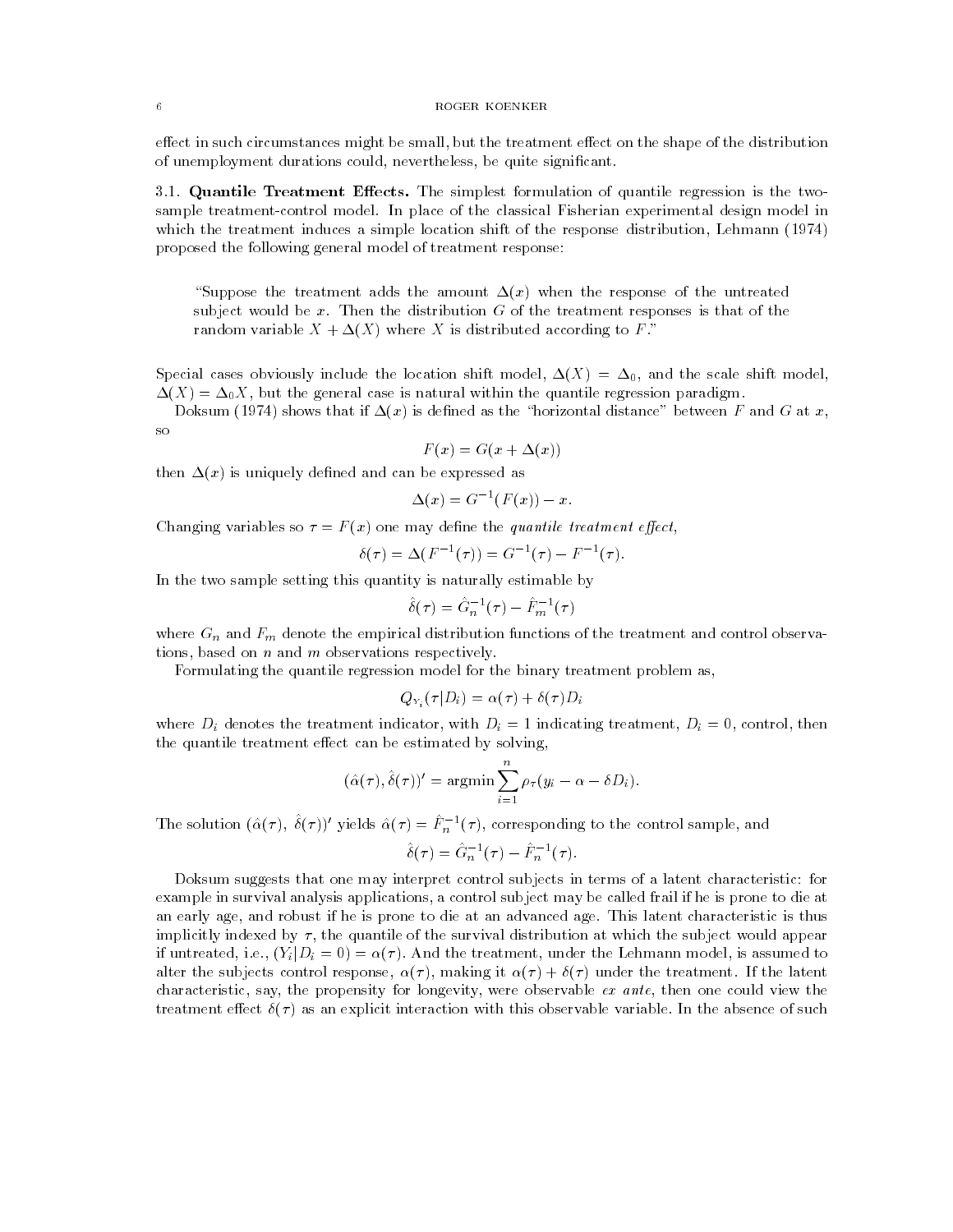an observable variable however, the quantile treatment effect may be regarded as a natural measure of the treatment response.

It may be noted that the quantile treatment effect is intimately tied to the two-sample QQ-plot which has a long history as a graphical diagnostic device. The function  $\Delta(x) \equiv G_n^{-1}(F_m(x)) = x$  is exactly what is plotted in the traditional two sample QQ-plot. If  $F$  and  $G$  are identical then the function  $G_n$  (F $_m(x)$ ) will lie along the 45 degree line; if they differ only by a location scale shift, then  $G_n^{-1}(F_m(x))$  will lie along another line with intercept and slope determined by the location and scale shift, respectively. Quantile regression may be seen as a means of extending the two-sample QQ plot and related methods to general regression settings with continuous covariates.

When the treatment variable takes more than two values, the Lehmann-Doksum quantile treat ment effect requires only minor reinterpretation. If the treatment variable is continuous as, for example, in dose-response studies, then it is natural to consider the assumption that its effect is linear, and write,

$$
Q_{Y_i}(\tau|x_i) = \alpha(\tau) + \beta(\tau)x_i.
$$

We assume thereby that the treatment effect,  $\beta(\tau)$ , of changing x from  $x_0$  to  $x_0+1$  is the same as the treatment effect of an alteration of x from  $x_1$  to  $x_1+1$ . Note that this notion of the quantile treatment effect measures, for each  $\tau$ , the change in the response required to stay on the  $\tau$ th conditional quantile function.

3.2. Transformation Equivariance of Quantile Regression. An important property of the quantile regression model is that, for any monotone function,  $h(.)$ ,

$$
Q_{h(T)}(\tau|x) = h(Q_T(\tau|x)).
$$

This follows immediately from observing that

$$
\operatorname{Prob}(T < t|x) = \operatorname{Prob}(h(T) < h(t)|x).
$$

This equivariance to monotone transformations of the conditional quantile function is a crucial feature, allowing one to decouple the potentially conflicting objectives of transformations of the response variable. This equivariance property is in direct contrast to the inherent conflicts in estimating transformation models for conditional mean relationships. Since, in general,  $E(h(T)|x) \neq h(E(T|x))$ the transformation alters in a fundamental way what is being estimated in ordinary least squares regression.

A particularly important application of this equivariance result, and one that has proven extremely in
uential in the econometric application of quantile regression, involves censoring of the observed response variable. The simplest model of censoring may be formulated as follows. Let  $y_i$  denote a latent (unobservable) response assumed to be generated from the linear model

$$
y_i^* = x_i'\beta + u_i \quad i = 1, \ldots, n
$$

with  $\{u_i\}$  iid from distribution function F. Due to censoring, the  $y_i^*$ 's are not observed directly, but instead one observe

$$
y_i = \max\{0, y_i^*\}.
$$

Powell (1986) noted that the equivariance of the quantiles to monotone transformations implied that in this model the conditional quantile functions of the response depended only on the censoring point, but were independent of F. Formally, the  $\tau$ th conditional quantile function of the observed response,  $y_i$ , in this model may be expressed as

$$
Q_i(\tau | x_i) = \max\{0, x_i' \beta + F_u^{-1}(\tau)\}\
$$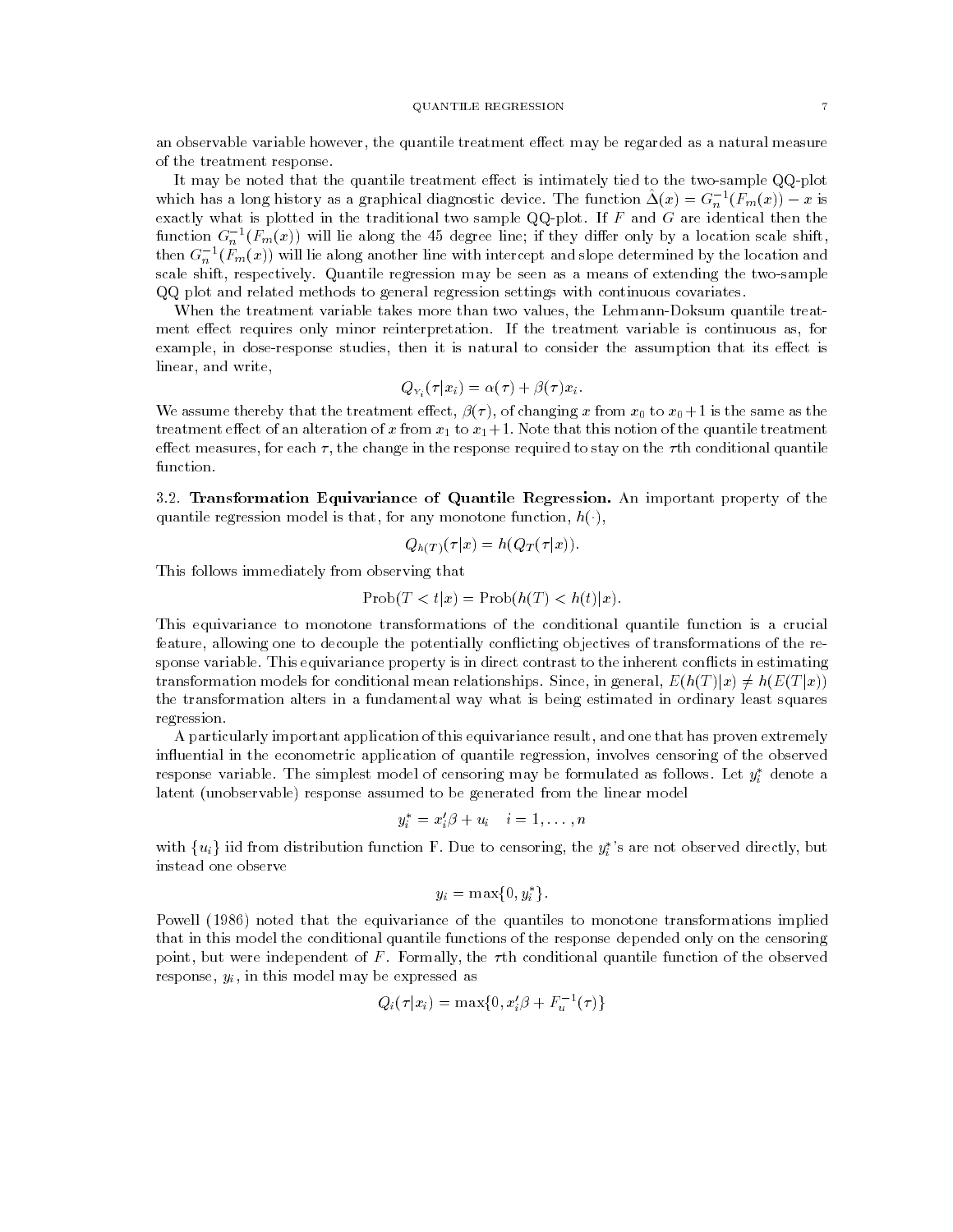The parameters of the conditional quantile functions may now be estimated by solving

$$
\min_b \sum_{i=1}^n \rho_\tau\left(y_i - \max\{0, x_i' b\}\right)
$$

where it is assumed that the design vectors  $x_i$ , contain an intercept to absorb the additive effect of  $F_{\ u}$  "( $\tau$ ). This model is computationally somewhat more demanding than conventional linear quantile regression because it is non-linear in parameters.

3.3. Robustness. Robustness to distributional assumptions is an important consideration throughout statistics, so it is important to emphasize that quantile regression inherits certain robustness properties of the ordinary sample quantiles. The estimates and the associated inference apparatus have an inherent distribution-free character since quantile estimation is influenced only by the local behavior of the conditional distribution of the response near the specied quantile. Given a solution  $\beta(\tau),$  based on observations,  $\{y,X\}$ , as long as one doesn't alter the sign of the residuals, any of the <sup>y</sup> observations may be arbitrary altered without altering the initial solution. Only the signs of the residuals matter in determining the quantile regression estimates, and thus outlying responses influence the fit in so far as they are either above or below the fitted hyperplane, but how far above or below is irrelevant.

While quantile regression estimates are inherently robust to contamination of the response observations, they can be quite sensitive to contamination of the design observations,  $\{x_i\}$ . Several proposals have been made to ameliorate this effect.

# 4. Computational Aspects of Quantile Regression

Although it was recognized byanumber of early authors, including Gauss, that solutions to the median regression problem were characterized by an exact fit through  $p$  sample observations when  $p$  linear parameters are estimated, no effective algorithm arose until the development of linear programming in the 1940's. It was then quickly recognized that the median regression problem could be formulated as a linear program, and the simplex method employed to solve it. The algorithm of Barrodale and Roberts (1973) provided the first efficient implementation specifically designed for median regression and is still widely used in statistical software. It can be concisely described as follows. At each step, we have a trial set of  $p$  "basic observations" whose exact fit may constitute a solution. We compute the directional derivative of the objective function in each of the  $2p$  directions that correspond to removing one of the current basic observations, and taking either a positive or negative step. If none of these directional derivatives are negative the solution has been found, otherwise one chooses the most negative, the direction of steapest descent, and goes in that direction until the objective function ceases to decrease. This one dimensional search can be formulated as a problem of finding the solution to a scalar weighted quantile problem. Having chosen the step length, we have in effect determined a new observation to enter the basic set, a simplex pivot occurs to update the current solution, and the iteration continues.

This modified simplex strategy is highly effective on problems with a modest number of observations, achieving speeds comparable to the corresponding least squares solutions. But for larger problems with, say  $n > 100,000$  observations, the simplex approach eventually becomes considerably slower than least squares. For large problems recent development of interior point methods for linear programming problems are highly effective. Portnoy and Koenker (1997) describe an approach that combines some statistical preprocessing with interior point methods and achieves comparable performance to least squares solutions even in very large problems.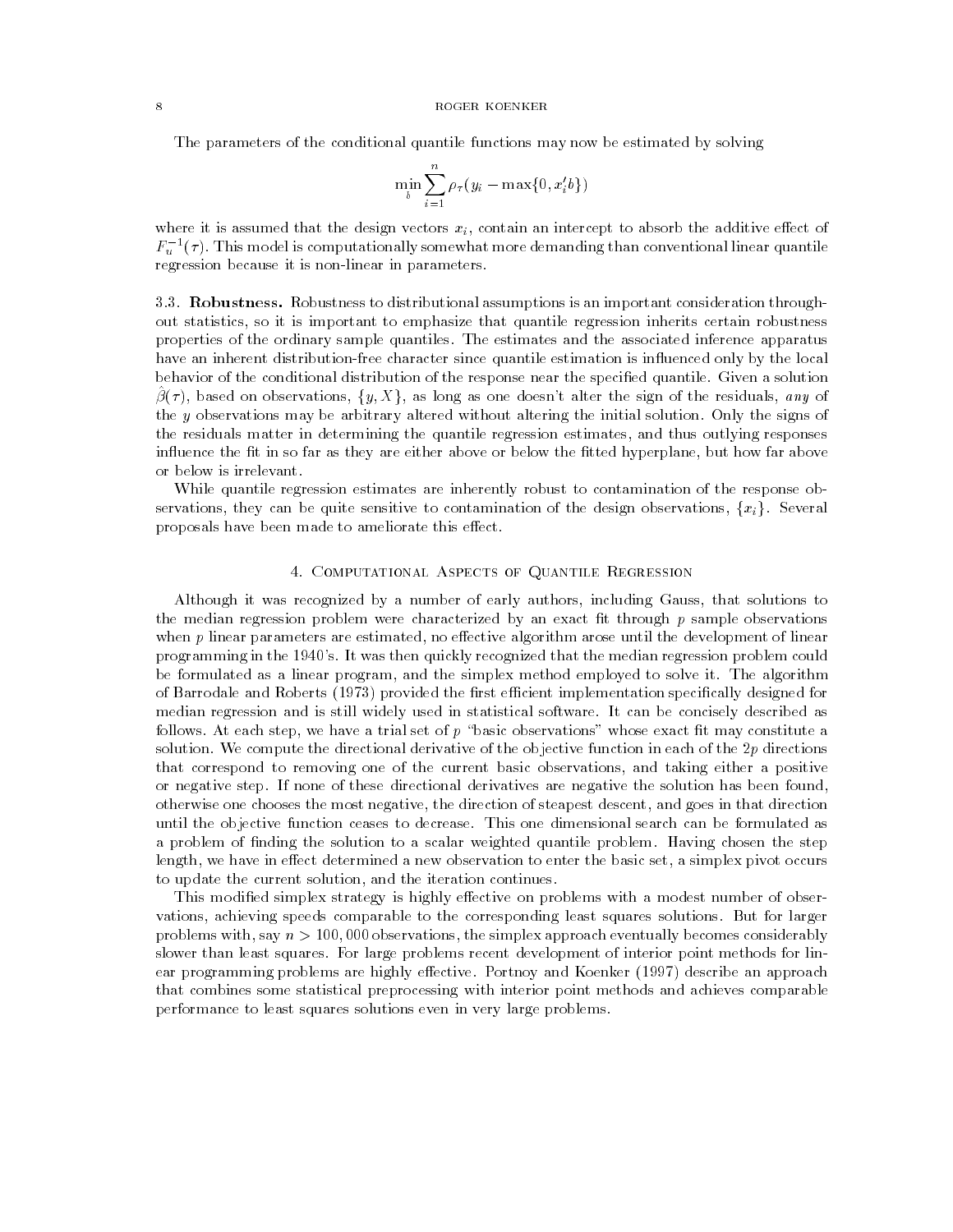#### QUANTILE REGRESSION 9

An important feature of the linear programming formulation of quantile regression is that the entire range of solutions for  $\tau \in (0, 1)$  can be efficiently computed by parametric programming. At any solution  $\beta(\tau_0)$  there is an interval of  $\tau$ 's over which this solution remains optimal, it is straightforward to compute the endpoints of this interval, and thus one can solve iteratively for the entire sample path  $\rho(\tau)$  by making one simplex prvot at each or the endpoints or these intervals.

# 5. Statistical Inference for Quantile Regression

The asymptotic behavior of the quantile regression process  $\{\beta(\tau) : \tau \in (0,1)\}$  closely parallels the theory of ordinary sample quantiles in the one sample problem. Koenker and Bassett (1978) show that in the classical linear model,

$$
y_i = x_i \beta + u_i
$$

with  $u_i$  iid from  $dfF$ , with density  $f(u) > 0$  on its support  $\{u | 0 < F(u) < 1\}$ , the joint distribution of  $\sqrt{n}(\beta_n(\tau_i)-\beta(\tau_i))_{i=1}^m$  is asymptotically normal with mean 0 and covariance matrix  $\Omega\otimes D^{-1}$ . Here  $\beta(\tau) = \beta + F_u^{-1}(\tau) e_1, e_1 = (1, 0, \ldots, 0)$ ,  $x_{1i} \equiv 1, n^{-1} \sum x_i x'_i \rightarrow D$ , a positive definite matrix, and

$$
\Omega = (\omega_{ij} = (\min\{\tau_i, \tau_j\} - \tau_i \tau_j) / (f(F^{-1}(\tau_i))f(F^{-1}(\tau_j))).
$$

When the response is conditionally independent over  $i$ , but not identically distributed, the asymptotic covariance matrix of  $\xi(\tau) = \sqrt{n}(\beta(\tau) - \beta(\tau))$  is somewhat more complicated. Let

$$
\xi_i(\tau) = x_i \beta(\tau)
$$

denote the conditional quantile function of y given  $x_i$ , and  $f_i(\cdot)$  the corresponding conditional density, and define,

$$
J_n(\tau_1, \tau_2) = (\min\{\tau_1, \tau_2\} - \tau_1\tau_2)n^{-1} \sum_{i=1}^n x_i x'_i,
$$

and

$$
H_n(\tau) = n^{-1} \sum x_i x'_i f_i(\xi_i(\tau)).
$$

Under mild regularity conditions on the  $\{f_i\}$ 's and  $\{x_i\}$ 's, we have joint asymptotic normality for vectors  $(\xi(\tau_i),\ldots,\xi(\tau_m))$  with mean zero and covariance matrix

$$
V_n = (H_n(\tau_i)^{-1} J_n(\tau_i, \tau_j) H_n(\tau_j)^{-1})_{i=1}^m.
$$

An important link to the classical theory of rank tests was made by Gutenbrunner and Jurečková  $(1992)$ , who showed that the rankscore functions of Hajek and Sidak  $(1967)$  could be viewed as a special case of a more general formulation for the linear quantile regression model. The formal dual of the quantile regression linear programming problem may be expressed as,

$$
\max\{y'a|X'a = (1-t)X'1, a \in [0,1]^n\}.
$$

The dual solution  $a(r)$  reduces to the Hajek and Sidak rankscores process when the design matrix, X, takes the simple form of an n vector of ones. The regression rankscore process  $\hat{a}(\tau)$  behaves asymptotically much like the classical univariate rankscore process, and thus offers a way to extend many rank based inference procedures to the more general regression context.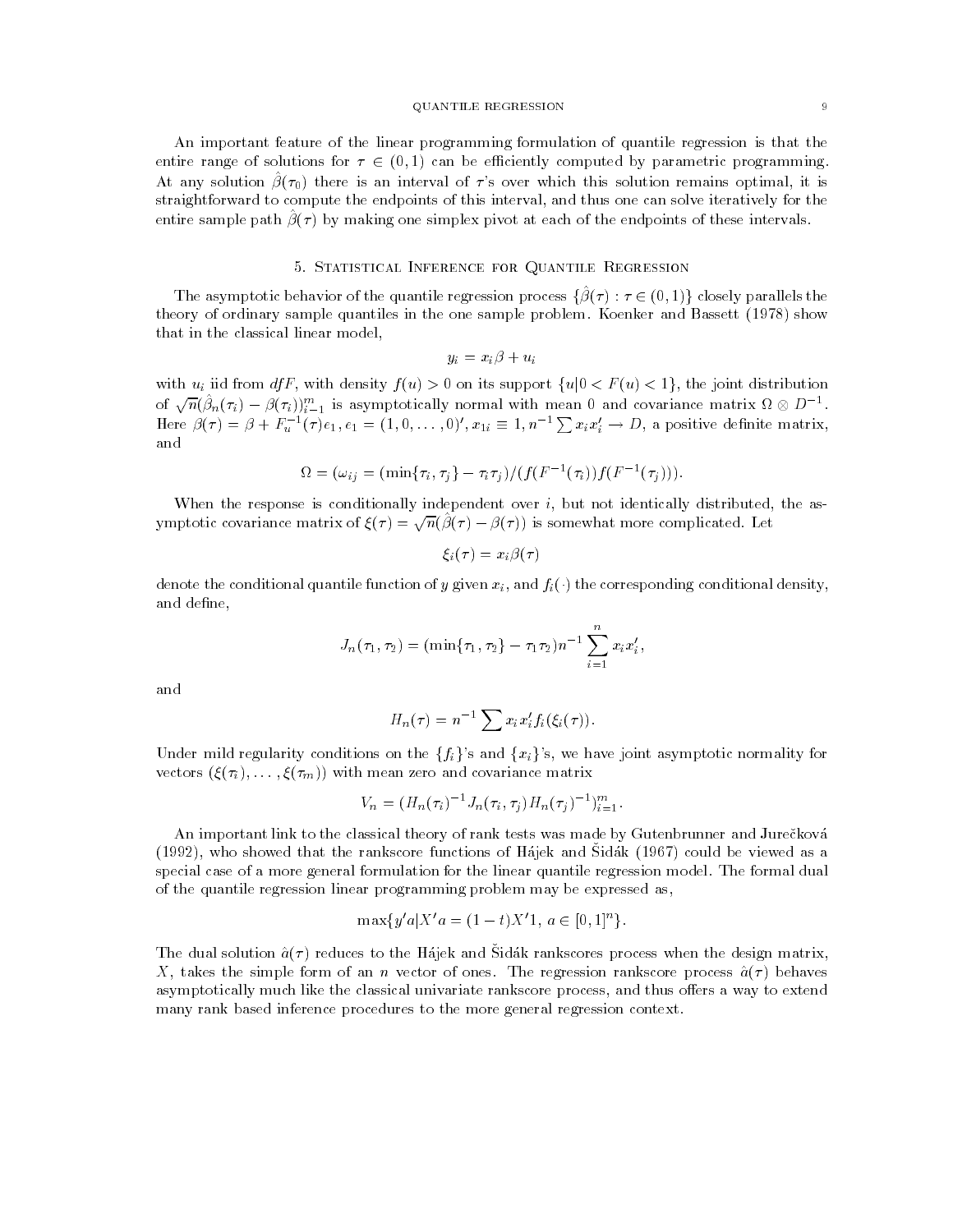#### 6. Extensions and Future Developments

There is considerable scope for further development of quantile regression methods. Applications to survival analysis and time-series modeling seem particularly attractive, where censoring and recursive estimation pose, respectively, interesting challenges. For the classical latent variable form of the binary response model where,

$$
y_i = I(x_i'\beta + u_i \ge 0)
$$

and the median of  $u_i$  conditional on  $x_i$  is assumed to be zero for all  $i = 1, ..., n$ , Manski (1975) proposed an estimator solving,

$$
\max_{||b||=1} \sum_{j} (y_i - 1/2) I(x_i'b \ge 0).
$$

This "maximum score" estimator can be viewed as a median version of the general linear quantile regression estimator for binary response,

$$
\min_{||b||=1} \sum \rho_{\tau}(y_i - I(x_i'b \ge 0)).
$$

In this formulation it is possible to estimate a family of quantile regression models and explore, semi-parametrically, a full range of linear conditional quantile functions for the latent variable form of the binary response model.

Koenker and Machado (1999) introduce inference methods closely related to classical goodness of fit statistics based on the full quantile regression process. There have been several proposals dealing with generalizations of quantile regression to nonparametric response functions involving both local polynomial methods and splines. Extension of quantile regression methods to multivariate response models is a particularly important challenge.

### 7. CONCLUSION

Classical least squares regression may be viewed as a natural way of extending the idea of estimating an unconditional mean parameter to the problem of estimating conditional mean functions; the crucial step is the formulation of an optimization problem that encompasses both problems. Likewise, quantile regression offers an extension of univariate quantile estimation to estimation of conditional quantile functions via an optimization of a piecewise linear objective function in the residuals. Median regression minimizes the sum of absolute residuals, an idea introduced by Boscovich in the 18th century.

The asymptotic theory of quantile regression closely parallels the theory of the univariate sample quantiles; computation of quantile regression estimators may be formulated as a linear programming problem and efficiently solved by simplex or barrier methods. A close link to rank based inference has been forged from the theory of the dual regression quantile process, or regression rankscore process.

Recent non-technical introductions to quantile regression are provided by Buchinsky (1998) and Koenker (2001). A more complete introduction will be provided in the forthcoming monograph of Koenker (2002). Most of the major statistical computing languages now include some capabilities for quantile regression estimation and inference. Quantile regression packages are available for R and Splus from the R archives at http://lib.stat.cmu.edu/R/CRAN and Statlib at http://lib.stat.cmu.edu/S, respectively. Stata's central core provides quantile regression estimation and inference functions. SAS offers some, rather limited, facilities for quantile regression.